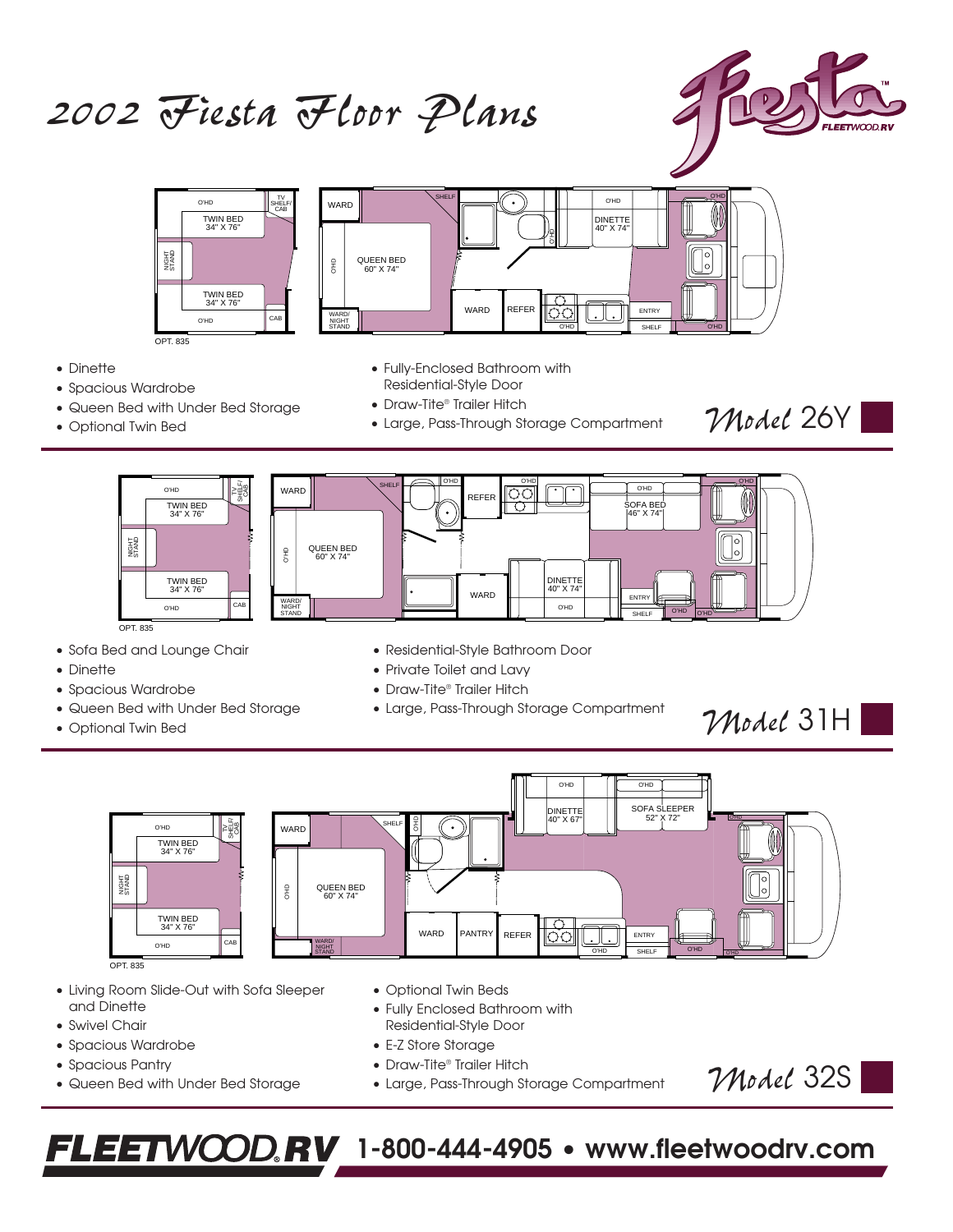# *2002 Fiesta Standard Features*

#### *Appliances*

- Systems Monitor Panel
- Marine Toilet
- Single-Lever Galley Faucet
- Video Control Box
- Telephone Jack • 12V Power Jack
- 

#### *Body Structure* • 2" Vacubond Floor

- Vacubond Walls with Smooth Exterior Fiberglass
- Radius Roof with Ducted A/C and Flat Ceiling
- Steel Floor/Wall/Ceiling Framing

#### *Electrical*

- Patio Receptacle
- 120V/12V AC/DC Converter/Central Electrical Panel with Charaer
- Water Pump Switch
- 4.0kW Onan® Generator
- 30 AMP Service
- 12V Deep Cycle House Battery
- VCR Ready • Rear TV Receptacle
- 

#### *Exterior*

• Two-Piece Fiberglass Front Cap

6. Excludes safety equipment and awnings.

N/A: Information not available at the time of publication.

• One-Piece Swing-Down Engine Access Door

- Impact Resistant Roto Cast Front/Rear Wheel Well Trim
- Deadbolt Latch on Entry Door
- Slider Windows Throughout
- Roof Ladder
- Exterior Entry Assist Handle • Exterior Rear View Mirrors
- TV Antenna with Booster
- Park Cable Receptacle
- Awning Rail/Drip Molding (Both Sides)
- Power Entry Step
- Amber Porch Light
- 2 "Colorway" Graphics to Match Decor

# *Exterior*

## *Automotive & Electrical*

- Automotive Undercoating • Stainless Steel Wheel Simulators
- Valve Extenders
- 
- Trailer Hitch\* with 7-Point Electrical Hook-up • Halogen Headlights with
- Polycarbonate Lens
- Rear Wall Mounted Spare Tire • Dual Battery Charge Control

### *Exterior Storage*

- Insulated Luggage Doors
- Large Lighted Pass-Through
- Exterior Storage Compartment
- *Interior*
	- 2 Interior Decors • Skylight in Tub/Shower
	- Carpet Pad
	- Vinyl Floor Covering in Lavy/Galley
- Wood Drawers
- Roller Guide Drawer Slides with
- Transit Ship Locks • Brass Finished Cabinet Hardware
- Innerspring Mattress
- Molded ABS Tub/Shower
- Raised Panel, Alder Wood Cabinet Doors
- Sink Cutting Board
- Large White Double Sink at Galley
- 19" TV in Front Dash
- Model 26Y Furnace BTU-25M
- Model 31H Furnace BTU-35M
- Model 32S Furnace BTU-35M • 6-Gallon Quick-Recovery Water Heater with D.S.I.
- 3-Burner Range
- Single Front Roof A/C
- Microwave with Built-in Range
- Hood & Light
- 6-cu. ft. Dometic® Refrigerator • On-Demand Water Pump with
- Filter • Power Bath Vent

# *Interior Automotive*

• Intermittent Wiper Control System

- Double Swivel Sun Visors with Map Pockets
- Engine Cover Convenience Tray
- Cruise Control
- AM/FM Radio with CD and Electronic Tuning
- Tilt Steering Wheel
- Auxiliary Start Circuit
- Battery Disconnect System
- Denso® A/C Heater Combo
- Radio Switch—Main/Auxiliary
- Driver/Passenger Captain's Chairs with Reclining Back and Side **Controls**
- 3-Point Seat Belts at Driver and Passengers' Seats

#### *Interior Lighting*

- Incandescent Lighting
- Make-up Lights in Bath

#### *Platform Construction*

- Raised Floor Configuration
- Roto Cast Luggage **Compartments**

# *Safety Equipment*

- Smoke Detector/Alarm
- LPG Detector/Alarm
- CO Detector/Alarm
- Fire Extinguisher
- Seat Belts at Designated Seating Positions

*2002 Fiesta Specifications*

|                                                   | $-$ Workhorse $\textcircled{r}$ $-$ |                                                                                          |            | $-$ Ford <sup>®</sup> $-$ |                                                     |                                    |                                                    |           |            |
|---------------------------------------------------|-------------------------------------|------------------------------------------------------------------------------------------|------------|---------------------------|-----------------------------------------------------|------------------------------------|----------------------------------------------------|-----------|------------|
| Workhorse <sup>®</sup> /Ford <sup>®</sup> Chassis | <b>26Y</b>                          | 31H                                                                                      | <b>32S</b> | 31H                       | <b>32S</b>                                          |                                    | <b>26Y</b>                                         | 31H       | <b>32S</b> |
| Engine Liters                                     | 8.1L                                | 8.1L                                                                                     | 8.1L       | 6.8L                      | 6.8L                                                | Overall Width (maximum) (6)        | 102"                                               | 102"      | 102"       |
| Wheelbase                                         | 158.5                               | 190                                                                                      | 208        | 190                       | 208                                                 | Interior Height (maximum)          | 79"                                                | 79"       | 79"        |
| $GVWR$ (lbs.) $(1)$                               | 15,000                              | 15,000                                                                                   | 17,000     | 15,700                    | 18,000                                              | Interior Width (maximum)           | 96"                                                | 96"       | 96"        |
| Front GAWR (lbs.) (2)                             | 6,000                               | 6,000                                                                                    | 6,000      | 7,000                     | 7,000                                               | Fresh Water Holding Tank (gal.)    | 60                                                 | 60        | 60         |
| Rear GAWR (lbs.) (2)                              | 10,000                              | 10,000                                                                                   | 11,000     | 11,000                    | 11,000                                              | Grey Water Holding Tank (gal.)     | 37                                                 | 48        | 45         |
| Base Weight (lbs.) (3)                            | N/A                                 | N/A                                                                                      | N/A        | N/A                       | N/A                                                 | Black Water Holding Tank (gal.)    | 30                                                 | 38        | 38         |
| $GCWR$ ( $ bs.$ ) (4)                             | 18,500                              | 18,500                                                                                   | 20,500     | 20,700                    | 23,000                                              | Appliance LPG Tank (gal.) (WC) (7) | 14                                                 | 25        | 25         |
| Hitch Rating Weight (lbs.)*                       | 3,500                               | 3,500                                                                                    | 3,500      | 5,000                     | 5,000                                               | Water Heater Tank (gal.)           | 6                                                  | 6         | 6          |
| Tongue Weight (lbs.)*                             | 350                                 | 350                                                                                      | 350        | 500                       | 500                                                 | <b>Sleeping Accommodations</b>     | <b>26Y</b>                                         | 31H       | <b>32S</b> |
| Fuel Capacity (gal.)                              | 60                                  | 75                                                                                       | 75         | 75                        | 75                                                  | Sofa Bed                           | N/A                                                | 46" x 74" | 52" x 72"  |
| <b>Dimensions and Capacities</b>                  |                                     | <b>26Y</b>                                                                               |            | 31H                       | <b>32S</b>                                          | <b>Dinette</b>                     | 40" x 74"                                          | 40" x 74" | 40" x 67"  |
| Overall Length (5)                                |                                     | 26' 10"                                                                                  |            | 31'3''                    | 32' 9"                                              | Queen Bed                          | 60" x 74"                                          | 60" x 74" | 60" x 74"  |
| Overall Height (with A/C)                         |                                     | 11'4'                                                                                    |            | 11'4'                     | 11'4'                                               |                                    |                                                    |           |            |
| <b>Liquid Weight Reference</b>                    |                                     | Water (gal.) = $(8.3 \text{ lbs.}/3.8 \text{ kgs.})$                                     |            |                           | Fuel (gal.) = $(6.1 \text{ lbs.}/3.2 \text{ kgs.})$ |                                    | LPG (gal.) = $(4.5 \text{ lbs.}/2.0 \text{ kgs.})$ |           |            |
| <b>Metric Conversion</b>                          |                                     | Multiply pounds x 0.453 to obtain kilograms<br>Multiply gallons x 3.785 to obtain liters |            |                           |                                                     |                                    |                                                    |           |            |

1. GVWR (Gross Vehicle Weight Rating): Means the maximum permissible loaded weight of the motor home. The GVWR is equal to or greater than the sum of the unloaded vehicle weight plus the net carrying capacity.

\* The chassis manufacturer recommends the installation of a supplemental brake control system to activate the brakes on the vehicle or trailer you are towing.

2. GAWR (Gross Axle Weight Rating): Means the maximum permissible loaded weight a specific axle is designed to carry.

7. Tank Manufacturer's listed water capacity (WC). Actual LPG capacity is 80% of water listing as required by the safety code.

3. Base Weight: Means the weight of the motor home without fuel, options, water, cargo or passengers.

4. GCWR (Gross Combined Weight Rating): Means the value specified by the motor home manufacturer as the maximum allowable loaded weight of this motor home with its towed vehicle. Towing and braking capacities may differ. Refer to Fleetwood and chassis manufacturer manuals for complete information. 5. Length taken from front bumper to rear bumper (excludes accessories).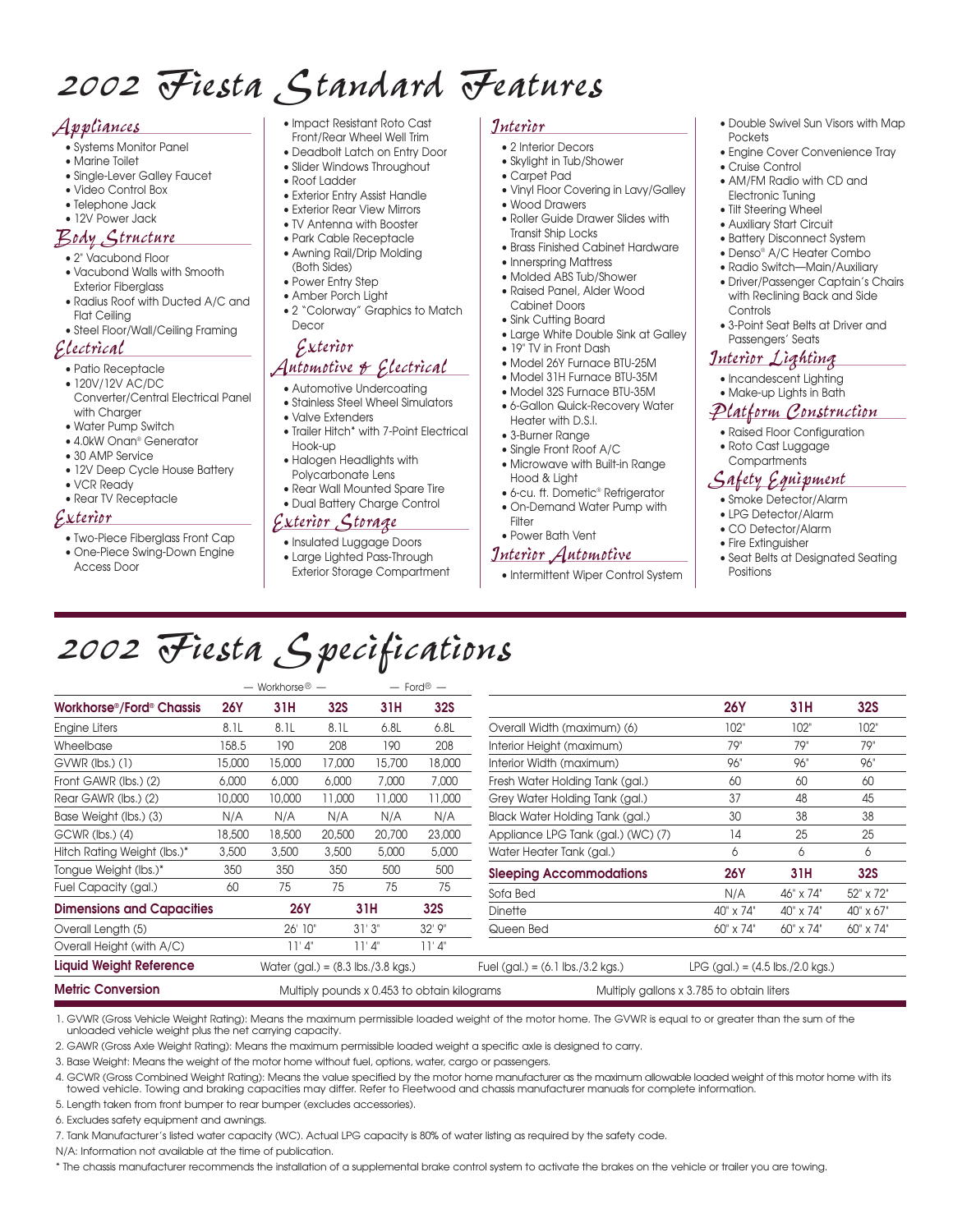# *2002 Fiesta Options*

|                                                                                                    | 26Y        |      | <b>32S</b> |                                       | 26١ |                 | 32S |
|----------------------------------------------------------------------------------------------------|------------|------|------------|---------------------------------------|-----|-----------------|-----|
| 8-cu. ft. Double-Door Refrigerator AC/Gas                                                          |            | רP־  | OPI        | Dual 6V Auxiliary Batteries           | Db. | DP1             | OPT |
| 3-Burner Range w/Oven                                                                              | P1ך        | )Þ.  | OPT        | <b>Holding Tank Heater</b>            | יסר | יקר             | OPT |
| Fan-tastic® Power Roof Vent                                                                        | <b>JPT</b> | .)P™ | OPT        | Satellite Dish                        | JP. | JÞ.             | OPI |
| Water Heater By-Pass                                                                               | P1ך        | )Þ.  | OPI        | <b>VCR-VHS</b>                        | וסך | JÞ.             | OPT |
| Electronic Climate Control With Dual A/C w/5.5kW<br>Generator Upgrade (Recommended for extreme N/A |            | וקר  | OPT        | Awning-USA                            | NP. | וקר             | OPT |
| temperatures and high humidity conditions)                                                         |            |      |            | Twin Beds (34" x 76") with Nightstand | וסר | ∩P`             | OPT |
| Day/Night Shades                                                                                   | `P         | λÞ   | וקר        | Full Dash Mat                         | )Þ. | )P <sup>T</sup> | OPT |

# *Why would you buy anything else?*

For every road you travel, Fleetwood has the RV to fit your high standards and lifestyle. We build the recreational vehicles America wants, accounting for nearly one out of every three RVs on the road today. How do we do it? We call it the **Fleetwood Equation.**

# + Service + Quality = Va *Size + Service + Quality = Value!*

# *Size The world's #1 RV manufacturer*

**For over a half-century Fleetwood has grown to become the largest manufacturer of recreational vehicles in the world.** And stands today as the only RV manufacturer in the *Fortune 500*. You won't find our nearest competitor in even the top 1,000. Fleetwood remains, year after year, the largest, most influential, innovative and recognized leader in the RV industry.

# *Service Listening to our customers*

**With over 1,100 service dealers in the US and Canada, Fleetwood has the largest network in the RV industry.** No other RV company comes close in equaling this vital customer support system. Fleetwood RV service dealers have instant, real-time electronic access to your service records as well as

parts inventory and warranty repair authorization inquiries. We also provide a 24-hour customer call center for service and product information so no matter where you travel in North America, professional support and fast answers are always nearby. Call toll free 24 hours a day: **1-800-322-8216.**

# *Quality Using only the best materials*

**At Fleetwood, quality begins at the design stage so every coach is built right, right from the start.** Subsequent to design



approval, full-functioning prototypes are built, then punished on a test track and subjected to accelerated life cycle tests where a few weeks can equal 10 years of normal use. At the same time, components and systems are test-cycled thousands of times assuring years of problem-free use.



Once approved for production, each unit is built by skilled technicians using quality materials and components, many of

![](_page_2_Picture_16.jpeg)

which are sourced through, or manufactured by, our subsidiary companies such as Gold Shield Fiberglass and Continental Lumber Products.

![](_page_2_Picture_18.jpeg)

Fleetwood engineers specify the very best products and appliances from companies such as Coleman<sup>®</sup>, Dometic®, Flexsteel®, Ford®, Freightliner®, Magic Chef®, Panasonic® , and Workhorse® . Companies that are experts

in their respective fields and play a significant role as partners, not just suppliers.

All this assures that every Fleetwood RV has the fit, finish and details required by our high standards—as well as yours.

Value Priced right with style

#### **At Fleetwood RV, we look at value as the sum of everything we offer.**

- Value is our design, engineering expertise, and innovative manufacturing methods.
- Value is structures and components that are the best in the industry, that meet or exceed government and industry safety standards.
- Value is Ownercare —a one-year/three-year warranty with coverage from a company that will be around in the future to service your needs. Ownercare is one of the RV industry's most comprehensive programs and includes systems and applications,

construction, no deductible and no service charge. And it is fully transferable for the first 12 months. See your nearest Fleetwood dealer for a full explanation of benefits and restrictions.

![](_page_2_Picture_28.jpeg)

– Value is customer satisfaction. When asked, more experienced RV owners would recommend Fleetwood to a friend than any other brand. Fleetwood RVs consistently hold their value better than most RVs at trade-in time.

#### **Value is peace of mind.**

SSQV—Size, Service, Quality, and Value. Together they equate to the very best RV you can buy, and the reason you should purchase a Fleetwood over any other brand.

Require these features when you purchase your next RV... Fleetwood<br>does!<br>See you on the road! **does!**

![](_page_2_Picture_33.jpeg)